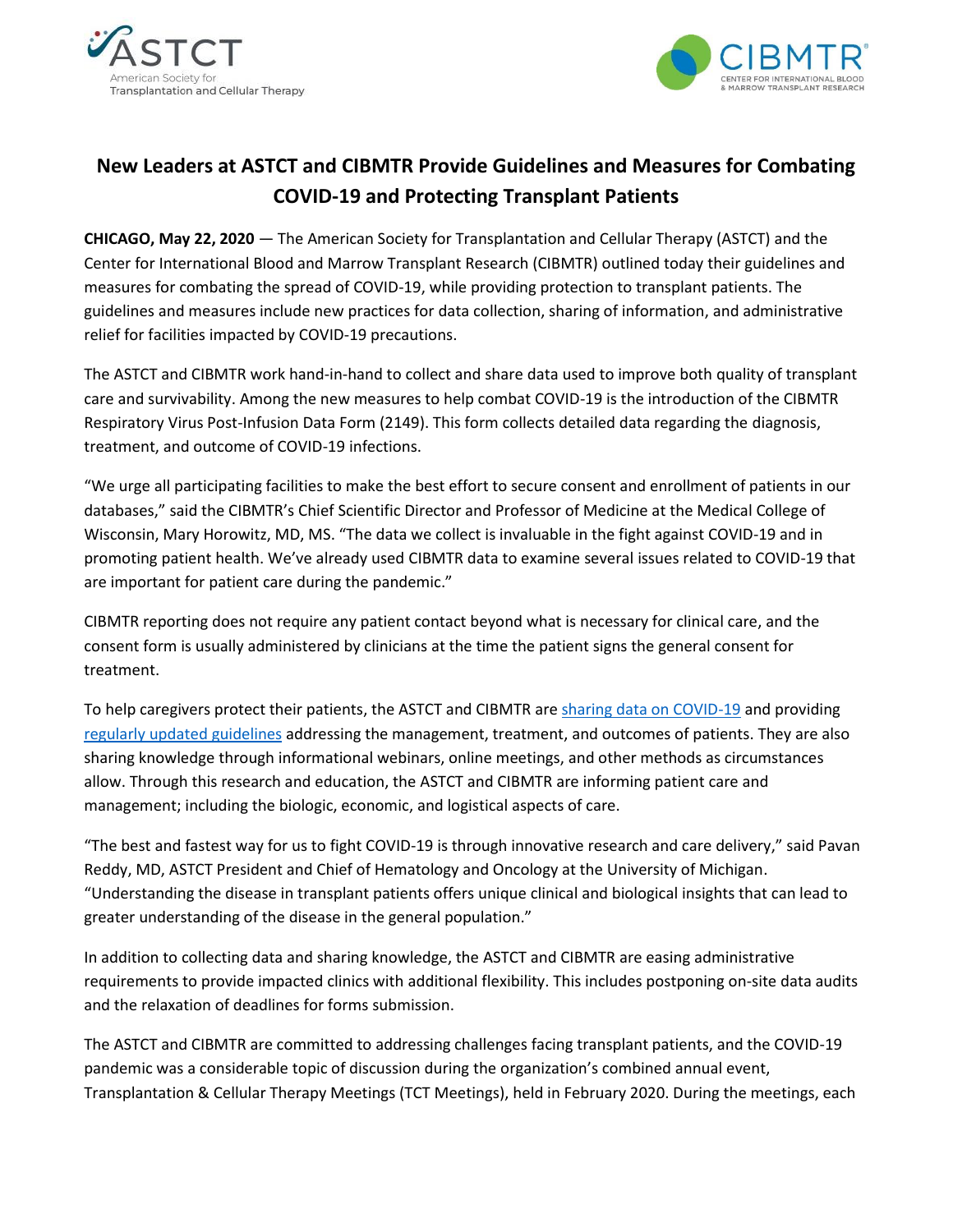



organization transitioned leadership as they forged ahead in the fight against COVID-19. New leaders for each organization are as follows:

ASTCT:

- President Pavan Reddy, MD, Frances and Victor Ginsberg Professor and Chief of Hematology and Oncology and Professor of Internal Medicine at the University of Michigan
- President Elect Stella Davies MBBS, PhD, MRCP Director, Division of Bone Marrow Transplantation and Immune Deficiency Institute Co-Director, Cancer and Blood Diseases Institute, Jacob G. Schmidlapp Endowed Chair Professor, UC Department of Pediatrics
- Vice President Brenda Sandmaier, MD, Professor Clinical Research Division, Fred Hutch
- Secretary Parameswaran Hari, MD, MRCP, Armand J. Quick/William F. Stapp Professor of Hematology, Chief in the Division of Hematology and Oncology, Medical College of Wisconsin
- Director at Large Eneida Namecek, MD, MS, MBA, Professor of Medicine, Professor of Pediatrics, Medical Director for Clinical Research, OHSU Knight Cancer Institute, School of Medicine
- Director of Laboratory Sciences Leslie Kean, MD, PhD, Director, Stem Cell Transplant Center, Dana-Farber/Boston Children's Cancer and Blood Disorders Center, Robert A. Stranahan Professor of Pediatrics, Harvard Medical School
- Director of Community or Clinical Practice Shalini Shenoy, MD, Professor of Pediatrics, Division Hematology/Oncology, Washington University School of Medicine
- ASTCT Giving Campaign Chair Navneet Majhail, MD, MS, Director Blood and Marrow Transplant Program at Cleveland Clinic's Taussig Cancer Institute

CIBMTR:

- Associate Chief Scientific Director Bronwen Shaw, MD, PhD, Professor of Hematology & Oncology, Medical College of Wisconsin (to assume Chief Scientific Director role in February 2021)
- Chief Scientific Director (continuing 30-year tenure in this role until February 2021) Mary Horowitz, MD, MS, Robert A. Uihlein Professor of Hematologic Research and Chief of the Division of Hematology and Oncology at the Froedtert and Medical College of Wisconsin Cancer Center, will remain with the organization, focusing on work with the Blood and Marrow Transplant Clinical Trials Network (BMT CTN) in 2021
- Chair of the CIBMTR Advisory Committee John Wingard, MD, Deputy Director of the University of Florida Health Cancer Center and Director of the Blood and Marrow Transplant Program in the Division of Hematology and Oncology
- Immediate Past Chair of the CIBMTR Advisory Committee Robert Soiffer, MD, Professor, Medicine, Harvard Medical School, Chief, Division of Hematologic Malignancies, Medicine, Brigham And Women's Hospital

###

## **About the American Society for Transplantation and Cellular Therapy**

*The [American Society for Transplantation and Cellular Therapy](https://www.astct.org/home) (ASTCT), with headquarters in Chicago, is a professional society of more than 2,200 healthcare professionals and scientists from over 45 countries who are dedicated to improving the application and success of blood and marrow transplantation and related cellular*